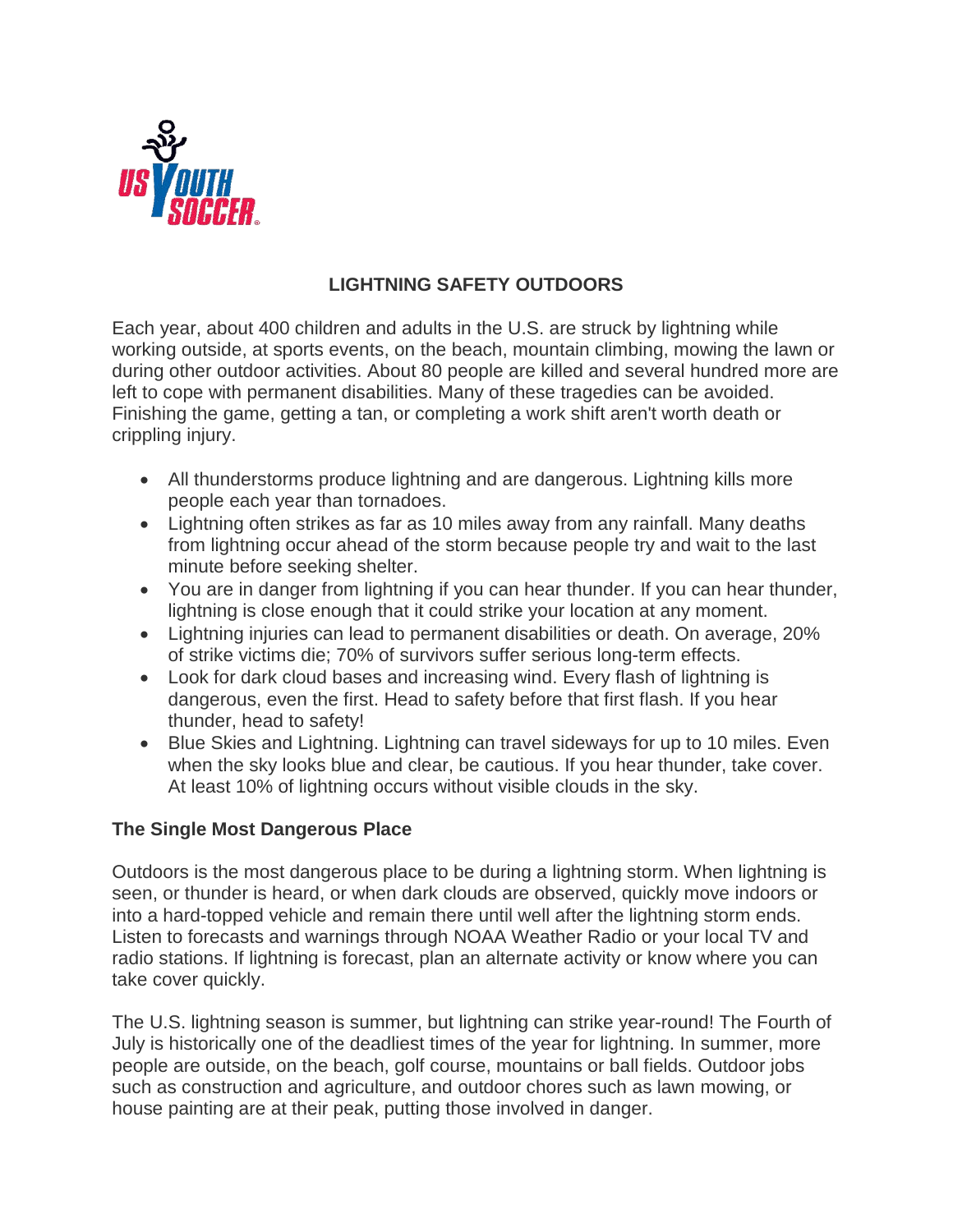## **Safety Rules**

- 1. Postpone activities promptly. Don't wait for rain. Many people take shelter from the rain, but most people struck by lightning are not in the rain! Go quickly inside a completely enclosed building, not a carport, open garage or covered patio. If no enclosed building is convenient, get inside a hard-topped all-metal vehicle. A cave is a good option outside but move as far as possible from the cave entrance.
- 2. Be the lowest point. Lightning hits the tallest object. In the mountains if you are above tree line, you ARE the highest object around. Quickly get below tree line and get into a grove of small trees. Don't be the second tallest object during a lightning storm! Crouch down if you are in an exposed area.
- 3. Keep an eye on the sky. Look for darkening skies, flashes of lightning, or increasing wind, which may be signs of an approaching thunderstorm.
- 4. Listen for the sound of thunder. If you can hear thunder, go to a safe shelter immediately.
- 5. If you see or hear a thunderstorm coming or your hair stands on end, immediately suspend your game or practice and instruct everyone to go inside a sturdy building or car. Sturdy buildings are the safest place to be. Avoid sheds, picnic shelters, baseball dugouts, and bleachers. If no sturdy building is nearby, a hard-top vehicle with windows closed will offer some protection. The steel frame of the vehicle provides some protection if you are not touching metal.
- 6. Listen to NOAA Weather Radio. Coaches and other leaders should listen for a tone-alert feature during practice sessions and games.
- 7. If you can't get to a shelter, stay away from trees. If there is no shelter, crouch in the open, keeping twice as far away from a tree as it is tall.
- 8. Avoid leaning against vehicles. Get off bicycles and motorcycles.
- 9. Get out of the water. It's a great conductor of electricity. Stay off the beach and out of small boats or canoes. If caught in a boat, crouch down in the center of the boat away from metal hardware. Swimming, wading, snorkeling and scuba diving are NOT safe. Lightning can strike the water and travel some distance beneath and away from its point of contact. Don't stand in puddles of water, even if wearing rubber boots.
- 10.Avoid metal! Drop metal backpacks, stay away from clothes lines, fences, exposed sheds and electrically conductive elevated objects. Don't hold on to metal items such golf clubs, fishing rods, tennis rackets or tools. Large metal objects can conduct lightning. Small metal objects can cause burns.
- 11.Move away from a group of people. Stay several yards away from other people. Don't share a bleacher bench or huddle in a group.

## **What to do if someone is struck by lightning:**

• Call for help. Call 9-1-1 or your local ambulance service. Get medical attention as quickly as possible.